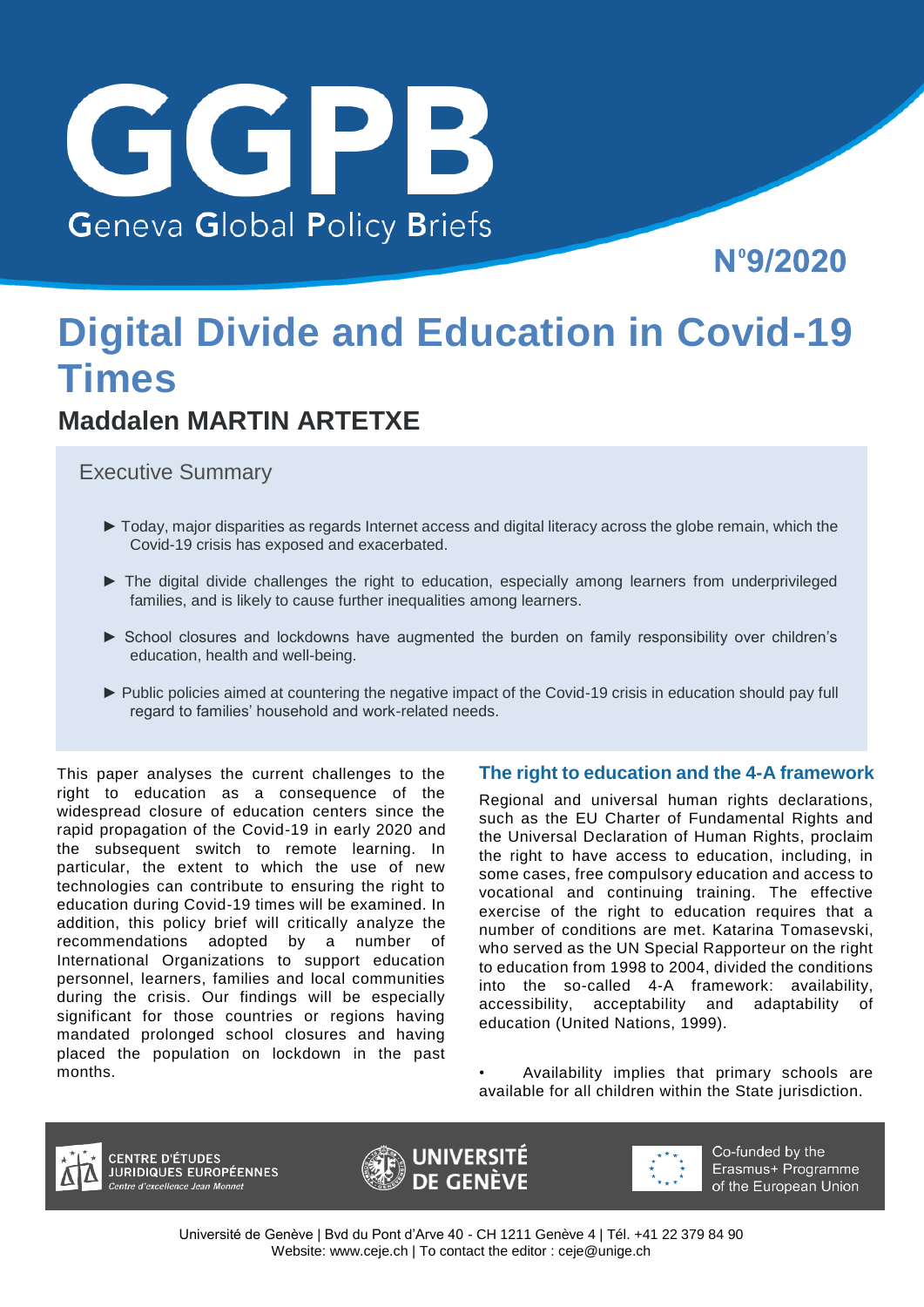• Accessibility requires ensuring access to available public schools, without discrimination.

• Acceptability implies that schools conform to the minimum criteria developed by the State and that education is acceptable to both parents and children.

• Adaptability means that education responds to students' needs and the needs of changing societies.

Inspired by the work of Katarina Tomasevski, the goal to achieve universal primary education was listed as one of the Millennium Development Goals in the 2000 United Nations Millennium Declaration.

The 2015 Millennium Development Goals Report showed that progress made in expanding primary education enrolment since the adoption of the 2000 Millennium Declaration did not suffice to achieve universal primary enrolment by 2015 (United Nations, 2015). Later, the UN Member States agreed to list it as one of the SDGs to be attained by 2030.

Despite progress made in the realization of the SDGs, before the outbreak of the Covid-19 pandemic the World Bank reported 260 million children in the world to be out of school, and 53% of children in low and middle-income countries and 80% of children in poor countries to be affected by learning poverty, meaning that they are unable to read and understand a simple story by the end of primary school (World Bank, 2019).

#### **Mandatory school closures and the move to remote learning**

According to the UN, by April 2020, more than 190 countries had mandated school closures in an attempt to limit the rapid spread of the Covid-19 (United Nations, 2020). As a result, about 90% of all students in the world (1.57 billion) were left out of school. In order to avoid a prolonged disruption in education, distance learning solutions were provided in four out of five countries with school closures (United Nations, 2020).

Both the suspension of in-person education and the move to remote learning call into question the aforementioned four conditions necessary to ensure the effective exercise of the right to education. Indeed, education centers continue to be available, yet they may not be physically and/or remotely accessible where learners lack Internet access and/or digital skills. In addition, millions of household members have had no choice but to work, study and live together under the same roof during the lockdown, which has completely altered their daily

routines. The fact that students have been taken out of physical classrooms and as a result, may not have received the same cognitive support from their family members as they did from education professionals, invites us to rethink whether traditional teaching curricula and methods are suitable for the new learning environment (Should the move to remote learning during a temporary school closure be devoted to acquiring new knowledge or to reviewing the already acquired knowledge? And during a prolonged closure?). What is more, the question whether parents and learners should also be heard for the purpose of adapting what and how we teach comes to the surface in the current Covid-19 context.

#### **Access to Internet: a precondition to enjoy the right to education?**

Before addressing the role that Internet access can play in guaranteeing the right to education, a preliminary question arises: has Internet access been recognized as a human right? In the absence of international human rights treaties that recognize an autonomous right to Internet access, such right seems to be part of citizens' right to participate in the information society (Pollicino, 2020). Indeed, international human rights treaties (e.g. Article 19 of the International Covenant on Civil and Political Rights) and the case-law of international human rights courts consider the right to Internet access inherent in the right to access information and communication (e.g. case Ahmet Yildirim v. Turkey of 18 December 2012 of the European Court of Human Rights). By contrast, several national constitutions guarantee the right to Internet access as a fundamental right per se, as it is the case of the Ecuadorian, Greek and Portuguese supreme norms (Pollicino, 2020).

After the above reflection, the importance of Internet access in education will be examined. Cases where in-person education is not available or where it is disrupted due to prolonged strikes or natural disasters, for example, show that the possibility of accessing Internet, and using technological devices for that purpose, is essential to guarantee the right to education. Not only the use of new technologies is key in exceptional circumstances where remote learning is the sole alternative available for learners, but everyday life within and outside physical classrooms does also benefit from its use.

Next, the existing digital gap across the globe will be exposed and the contribution of the responses to the Covid-19 crisis in education to bridging such gap will be examined.



**CENTRE D'ÉTUDES JURIDIQUES EUROPÉENNES** Centre d'excellence Jean Monnet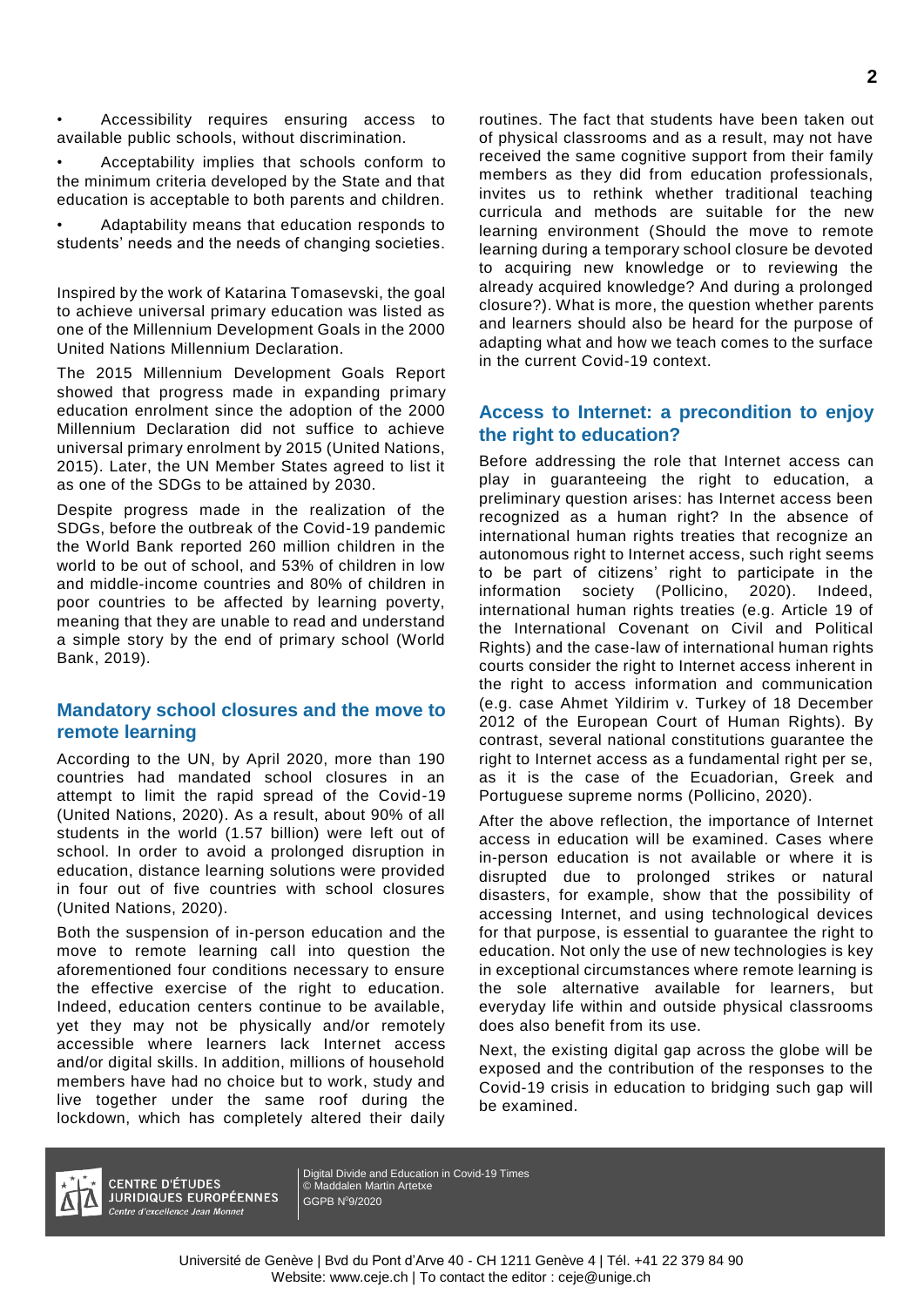#### **The digital divide before and after the outbreak of the Covid-19 pandemic**

Although national governments and supranational organizations have adopted action plans to advance digital transformation for study, work and life purposes (e.g. the Digital Education Action Plan adopted by the European Commission in 2018 and the Digital Skills Drive launched by the African Union in 2018), rendering Internet access more widely available is yet an aspiration in many parts of the world. Two main reasons explain the current difficulties in doing so: costs related to having Internet access and to purchasing technological equipment, and individuals' deficient digital skills to make use of such access and equipment (Alliance for Affordable Internet, 2019, and UNESCO, 2020a).

In 2019, 87% of households in Europe had Internet access at home, and 78% owned a computer, compared to 18% and 11% of households, respectively, in Africa (United Nations, 2020). Disparities in Internet access and digital literacy are not only evident among regions, but also within countries by household income. By way of example, in 2019, *"the average EU proportion of households with a broadband Internet connection in the lowest income quartile is approximately 74%"*, whereas *"the corresponding figure for those in the highest income quartile is about 97%"* (Di Pietro, 2020).

As many countries have turned to teleworking and studying from home as the preferred solution to counter the spread of the novel disease, the existing digital divide has been clearly exposed, and, what is more, exacerbated. The digital gap in education, among other causes (e.g. less time spent learning during the past months), is likely to lead to loss of learning among students (DELVE, 2020). Learning loss, in turn, is likely to exacerbate inequalities between students from low- and high-income families and to increase the risk of poverty among the former (DELVE, 2020).

In an attempt to mitigate the negative effects on learning, governments around the globe have identified unsatisfied students' and families' needs and granted them help in different forms, such as temporarily offering free Internet access and leasing digital devices (McAleavy, 2020).

In regions where setting up an online education strategy has not been feasible, alternative ways to continue providing students with educational content have been explored (e.g. the use of radio and television stations). African countries, in particular, have been the most active in deploying radio and television-based education programs (UNESCO,

2020b). We could argue that the use of radio and television broadcast for learning purposes may serve to temporarily bridge the digital divide in education. However, we could also point to the difficulties of setting up and using the aforementioned tools to provide distance education (e.g. the quantity and quality of educational material in audio-visual format). What is more, the long-term sustainability of such a strategy can be questioned.

In light of the above, we could argue that the eventual recognition of Internet access as a self-standing human right, and the resulting State obligation to promote and respect such right, may be the step ahead to avoid major learning losses while the Covid-19 pandemic continues to take its toll. Nevertheless, obtaining such recognition is neither simple nor immediate.

Limits to the availability and affordability of new technologies across the globe lead us to the following question: how can learners' unsatisfied needs be filled to prevent learning loss during Covid-19 times? The next section is devoted to examining the recommendations adopted by different International Organizations to address the above question, in particular, the European Union, the UN Educational, Scientific and Cultural Organization (UNESCO, hereafter) and the Organization for Economic Cooperation and Development (OECD, hereafter).

#### **International Organizations' response to the Covid-19 crisis in education and training**

From March to June 2020, the Education Ministers of the 27 EU Member States held informal discussions once a month to discuss challenges to education as a result of the Covid-19 outbreak. In June 2020, the Council conclusions on countering the Covid-19 crisis in education and training were adopted (Council, 2020). The Council Conclusions acknowledge the importance of education and training as driving forces for a successful recovery and stress the need for investment in these fields. As steps forward, the Council invites EU Member States to accelerate the digital transformation of education and training systems, to boost the digital capacity of the latter, to develop the digital skills of education professionals and to narrow the digital gap. In so doing, the Council urges them to guarantee equal opportunities for learners and to prevent school drop-out as a consequence of the Covid-19.

The Council's focus on digitalization is not surprising considering that one of the political priorities set out by the European Council for the EU for the 2019-2024 period is, indeed, the digital transformation. Moreover,



**CENTRE D'ÉTUDES JURIDIQUES EUROPÉENNES** Centre d'excellence Jean Monnet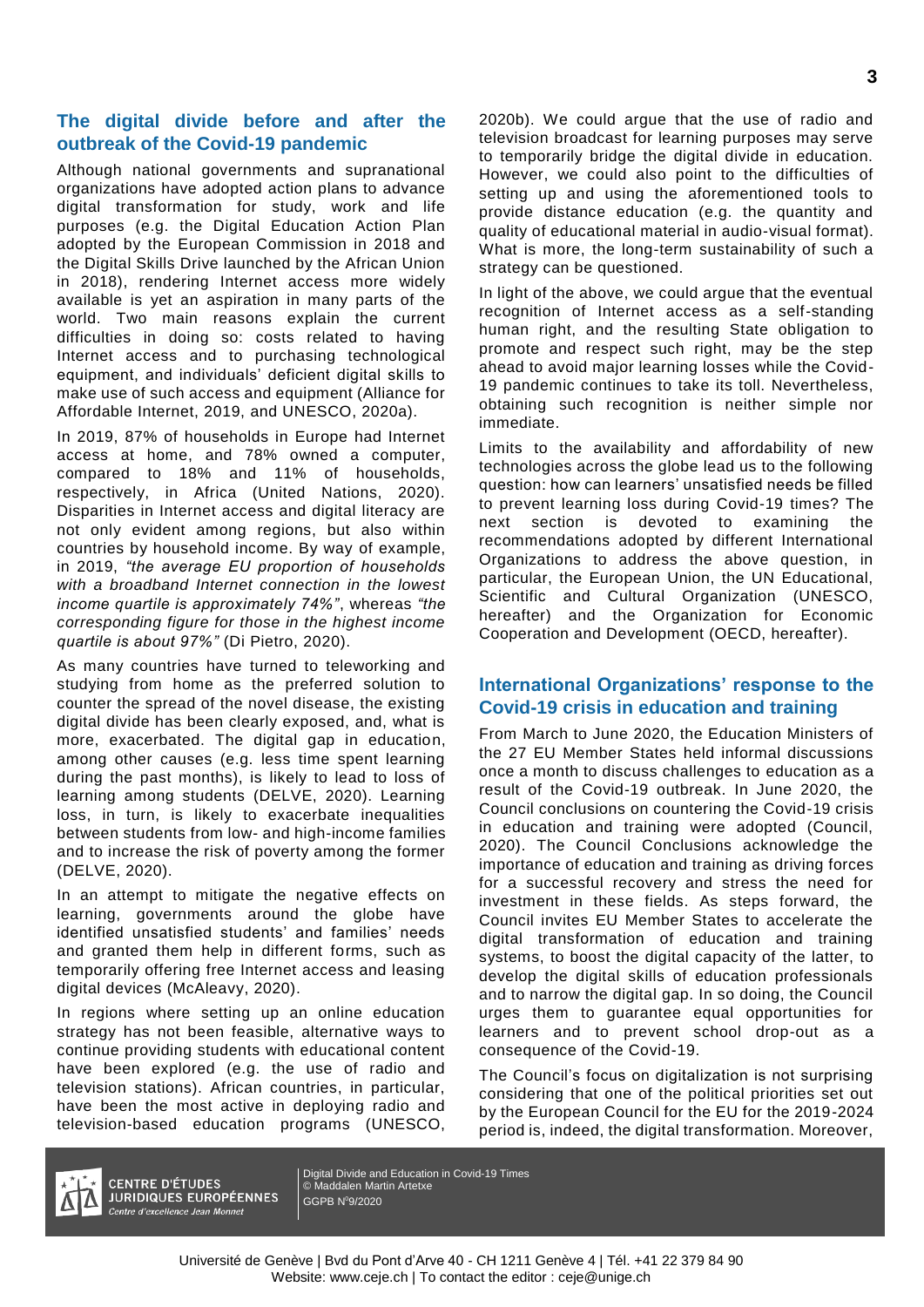such transformation will feature a central role in the so-called European Recovery Fund, an EU response meant to help repair the immediate economic and social damage brought about by the pandemic.

Scarce regard is paid, on the contrary, to families' needs in the Council Conclusions. Among the recommendations addressed to EU Member States, granting support for learners' families is not mentioned. We could argue that a strategy that revolves (almost exclusively) around the digitalization of education and training systems is rather narrow-sighted. Meanwhile, structural problems affecting education and training systems (e.g. the need for more investment in education, for renewing teaching methodologies and preparing education centers and professionals for online learning), as well as families and learners (e.g. learning poverty and socio-economic disparities among families) remain unsolved. Not to mention concerns exacerbated by the Covid-19 crisis, as the alarm over children's health and well-being evidences.

By contrast to the Council Conclusions, the OECD and UNESCO's recommendations look into the current challenges to education through multiple lens. In its "Framework to guide an education response to the COVID-19 Pandemic of 2020" (OECD, 2020), the OECD calls for learners' families to be more than recipients of aid (especially, the most vulnerable families) and become allies in the response to the Covid-19 crisis in education, for instance, by serving as communication and cooperation channels between schools and students and by supporting and looking after the health and well-being of students. What is more, training parents to become educators where shortages of education personnel exist is also recommended.

In the past months, UNESCO has adopted several guides containing good practices to mitigate the short and long-term impact of school closures and the move to distance learning. UNESCO's guides cover a myriad of aspects affecting education centers and professionals, families and students, such as health and nutrition during home learning and professional development and phycological support for teachers. In its guide "Unlocking the potential of family and intergenerational learning", the Organization acknowledges that, during the Covid-19 crisis, *"home has become the center of learning for all family members"*, especially, among remote and rural communities and low-income households, which may lack the necessary means to engage in remote learning during the current pandemic (UNESCO, 2020c).

Unlike the Council Conclusions, the OECD's and UNESCO's recommendations succeed in evidencing the complexity of the Covid-19's impact on education. The two organizations place the learner and his/her needs at the center, which contributes to adopting a more humanized and individualized response to the current challenges to education. At the same time, we could argue that their views allow to move past the consideration that ensuring the right to education depends almost exclusively on its individual dimension. On the contrary, guaranteeing access to education and striving for a successful school performance depends upon a range of socioeconomic and cultural factors that affect families and local communities and require an increased involvement from their part in order to deal with the ongoing crisis. The Council Conclusions fails to capture these factors.

Neither the Council Conclusions nor the OECD's and UNESCO's recommendations are mandatory. As to the EU, Member States are expected to adopt a coordinated response to the Covid-19's impact in the area of education, as well as to share information, experience and best practices. Such expectation, by contrast, is not so remarkable among the addressees of the OECD and UNESCO recommendations, given the less integrated nature of the OECD and the UN as international organizations compared to the EU.

#### **Conclusions and recommendations**

This paper has evidenced that the use of new technologies as a response to the Covid-19's challenges to education encounters difficulties in being applied universally, given the existing digital divide across and within regions in the globe. In addition, the relevance of family and community support and engagement in the learning process has come to light. That is why public policies aiming to adapt national education systems to the new learning environment should pay regard not only to digital transformation, but also to education professionals' needs and learners families' demands. The most pressing needs that currently affect families are, among others, keeping education centers open and obtaining childcare support, flexible working arrangements and employment protection in case of infection. Therefore, governments should seek to align employers with the measures proposed to support working families. Only a coordinated action which takes account of all the relevant stakeholders will succeed in countering the Covid-19's impact on education.



**CENTRE D'ÉTUDES JURIDIQUES EUROPÉENNES** Centre d'excellence Jean Monnet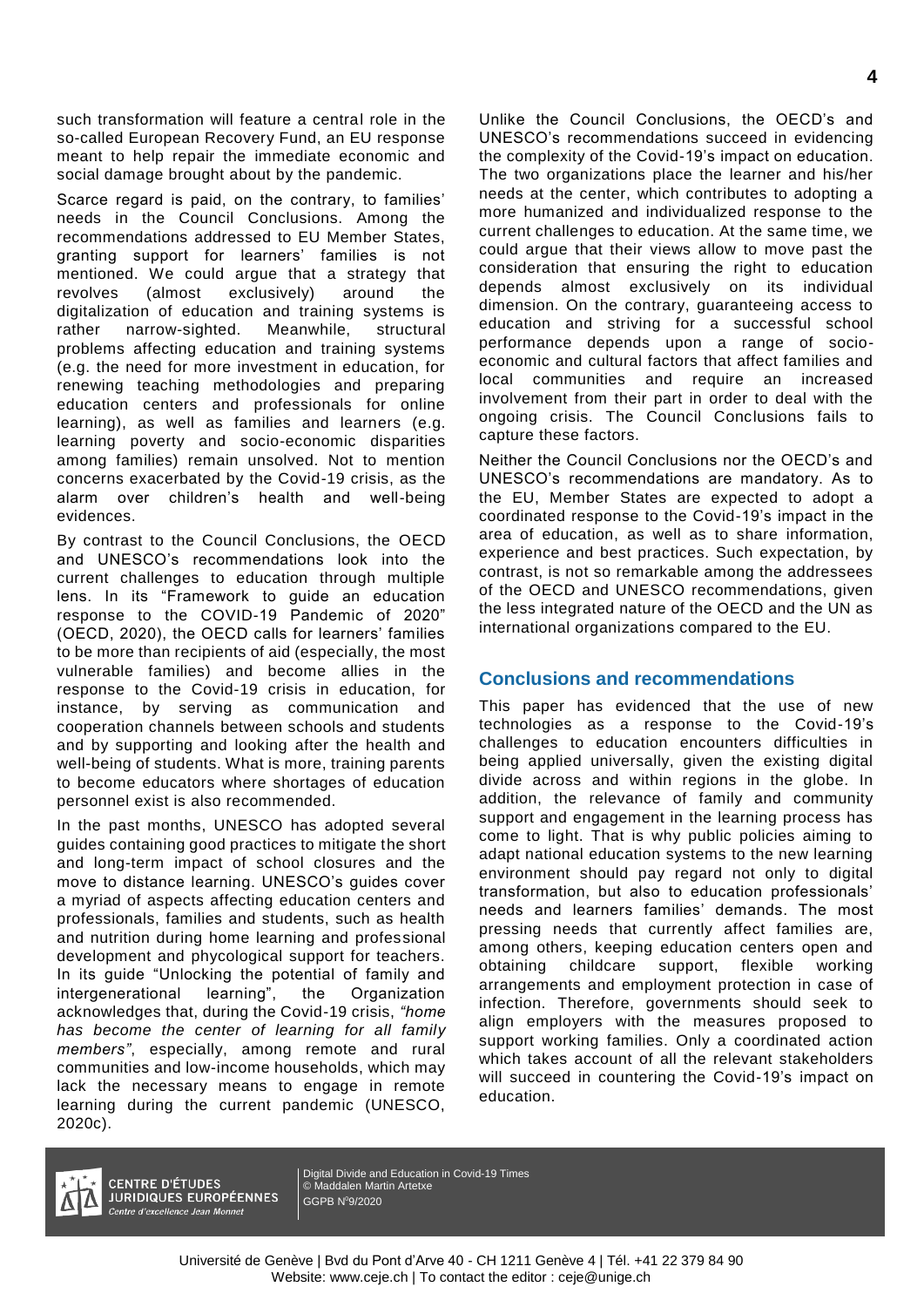- Alliance for Affordable Internet (2019). The 2019 Affordability Report. Washington DC: Web Foundation. Available at: [https://1e8q3q16vyc81g8l3h3md6q5f5e-wpengine.netdna](https://1e8q3q16vyc81g8l3h3md6q5f5e-wpengine.netdna-ssl.com/wp-content/uploads/2019/10/A4AI_2019_AR_Screen_AW.pdf)[ssl.com/wp-content/uploads/2019/10/A4AI\\_2019\\_AR\\_Screen\\_AW.pdf.](https://1e8q3q16vyc81g8l3h3md6q5f5e-wpengine.netdna-ssl.com/wp-content/uploads/2019/10/A4AI_2019_AR_Screen_AW.pdf)
- Council of the European Union (2020). Council conclusions on countering the COVID-19 crisis in education and training. JO C 212I du 26.6.2020, p. 9–14.
- Di Pietro, G., Biagi, F., Dinis Mota Da Costa, P., Karpiński Z. and Mazza, J. (2020). The likely impact of COVID-19 on education: Reflections based on the existing literature and international datasets. Publications Office of the European Union, Luxembourg. Available at: [https://ec.europa.eu/jrc/en/publication/likely-impact-covid-19-education-reflections](https://ec.europa.eu/jrc/en/publication/likely-impact-covid-19-education-reflections-based-existing-literature-and-recent-international)[based-existing-literature-and-recent-international.](https://ec.europa.eu/jrc/en/publication/likely-impact-covid-19-education-reflections-based-existing-literature-and-recent-international)
- McAleavy, T., Joynes, C., Gibbs, E. and Sims, K. (2020). Overview of emerging countrylevel response to providing continuity under COVID-19. What steps are being taken to reach the most disadvantaged students during the period of Covid-19 school closure? Education<br>Development Trust. Available at: https://edtechhub.org/wpat: [https://edtechhub.org/wp](https://edtechhub.org/wp-content/uploads/2020/05/disadvantaged-students.pdf)[content/uploads/2020/05/disadvantaged-students.pdf.](https://edtechhub.org/wp-content/uploads/2020/05/disadvantaged-students.pdf)
- Pollicino, O. (2020). The Right to Internet Access: Quid Iuris? In A. Von Arnauld, K. Von der Decken, and M. Susi (Eds.). The Cambridge Handbook of New Human Rights: Recognition, Novelty, Rhetoric (pp. 263-275). Cambridge: Cambridge University Press.
- The DELVE Initiative (2020). Balancing the Risks of Pupils Returning to Schools. DELVE<br>Report No. 4. Published 24 July 2020. Available at: https://rs-Report No. 4. Published [delve.github.io/reports/2020/07/24/balancing-the-risk-of-pupils-returning-to-schools.html.](https://rs-delve.github.io/reports/2020/07/24/balancing-the-risk-of-pupils-returning-to-schools.html)
- United Nations (1999). Preliminary report of the Special Rapporteur on the Right to Education, Katarina Tomasevski, submitted in accordance with Commission on Human Rights resolution 1998/33. Available at: [https://digitallibrary.un.org/record/1487535#record](https://digitallibrary.un.org/record/1487535#record-files-collapse-header)[files-collapse-header.](https://digitallibrary.un.org/record/1487535#record-files-collapse-header)
- United Nations (2015). The 2015 Millennium Development Goals Report. Available at: [https://www.un.org/millenniumgoals/2015\\_MDG\\_Report/pdf/MDG%202015%20rev%20\(Jul](https://www.un.org/millenniumgoals/2015_MDG_Report/pdf/MDG%202015%20rev%20(July%201).pdf) [y%201\).pdf](https://www.un.org/millenniumgoals/2015_MDG_Report/pdf/MDG%202015%20rev%20(July%201).pdf)
- United Nations (2020). The 2020 Sustainable Development Goals Report. Available at: [https://unstats.un.org/sdgs/report/2020/The-Sustainable-Development-Goals-Report-](https://unstats.un.org/sdgs/report/2020/The-Sustainable-Development-Goals-Report-2020.pdf)[2020.pdf.](https://unstats.un.org/sdgs/report/2020/The-Sustainable-Development-Goals-Report-2020.pdf)
- UNESCO (2020a). The 2020 Global Education Monitoring Report. Statistical tables. Available at: https://en.unesco.org/gem-report/report/2020/inclusion.
- UNESCO (2020b). Learning through radio and television in the time of Covid-19. Available at: [https://en.unesco.org/news/learning-through-radio-and-television-time-covid-19.](https://en.unesco.org/news/learning-through-radio-and-television-time-covid-19)
- UNESCO (2020c). Unlocking the potential of family and intergenerational learning. Available at: [https://unesdoc.unesco.org/ark:/48223/pf0000373512/PDF/373512eng.pdf.multi.](https://unesdoc.unesco.org/ark:/48223/pf0000373512/PDF/373512eng.pdf.multi)
- World Bank (2019). Learning Poverty. Available at: <https://www.worldbank.org/en/topic/education/brief/learning-poverty>

#### Further reading **About the author** About the author

Maddalen Martin holds a double degree in Law and Business Administration and Management from the University of Deusto (Spain) and an LL.M. in European Union Law from the College of Europe (Bruges).

She joined the office of Carlos Iturgaiz (former Member of the European Parliament) at the European Parliament in Brussels in October 2018. During the traineeship, she monitored the legislative work carried out by the Committee on Development, the Committee on Civil Liberties, Justice and Home Affairs and the Committee on Fisheries.

Between January and July 2019, Maddalen did a traineeship at Bertrand Wägenbaur's law office in Brussels, where she advised clients (mainly EU institutions and agencies) in the field of EU civil service law. In addition, she contributed to the preparation of cases lodged before the Court of Justice of the European Union.

Maddalen joined the "Centre d'études juridiques européennes (CEJE)" in October 2019, where she is a PhD candidate and works as a research assistant for Professor Christine Kaddous. She assists the course on institutional law of the European Union and she is one of the coaches to the European Law Moot Court competition.

**CENTRE D'ÉTUDES JURIDIQUES EUROPÉENNES** Centre d'excellence Jean Monnet